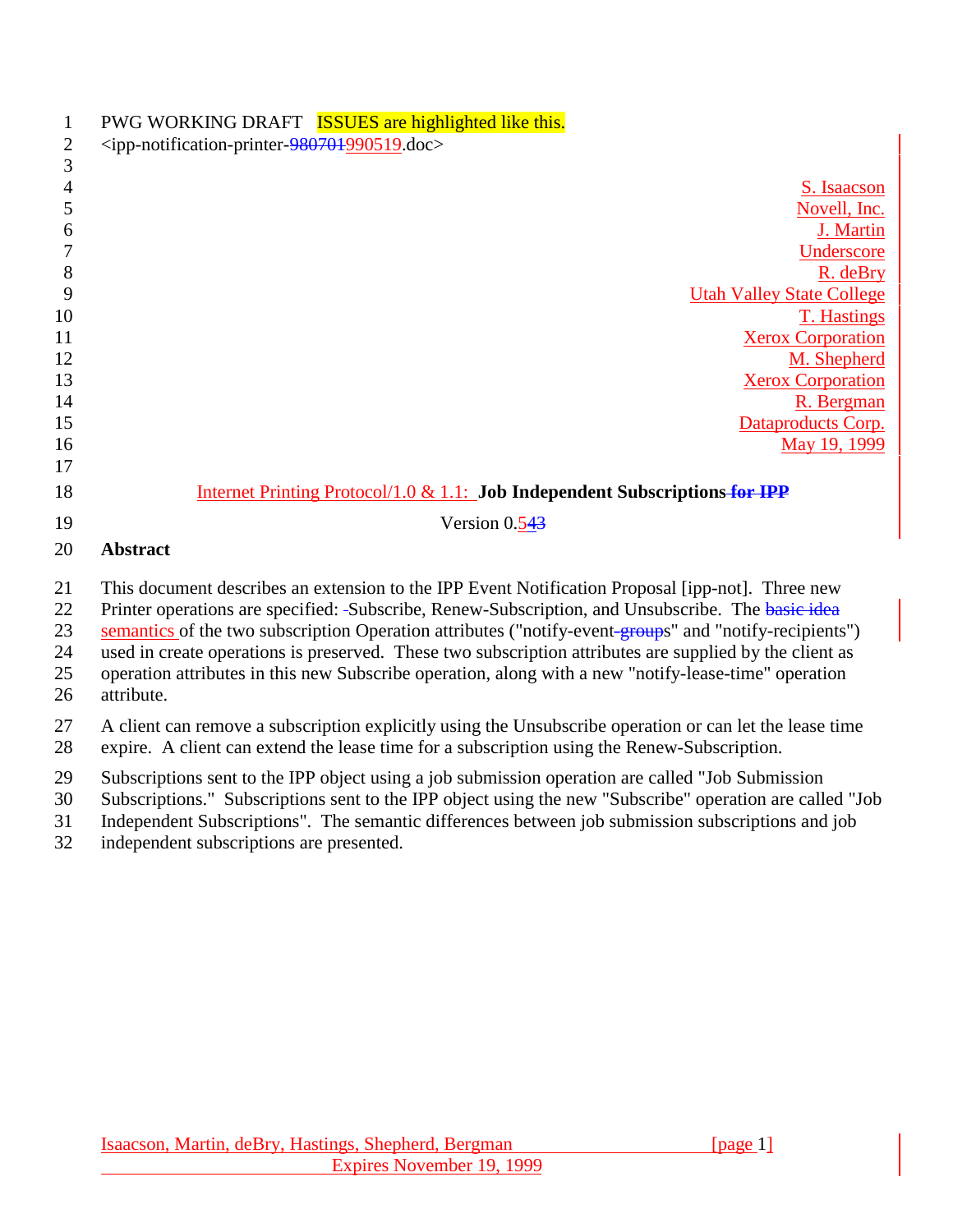| 33<br>34 |                        | <b>Table of Contents</b>                                                                                                                                                                                                      |                |
|----------|------------------------|-------------------------------------------------------------------------------------------------------------------------------------------------------------------------------------------------------------------------------|----------------|
| 35       |                        |                                                                                                                                                                                                                               |                |
| 36       | $\overline{2}$         |                                                                                                                                                                                                                               |                |
| 37       | $3 \quad \blacksquare$ |                                                                                                                                                                                                                               |                |
| 38       | $\overline{4}$         |                                                                                                                                                                                                                               |                |
| 39       |                        |                                                                                                                                                                                                                               |                |
| 40       |                        | 4.1.1 Subscribe Request 2008 and 2008 and 2008 and 2008 and 2008 and 2008 and 2008 and 2008 and 2008 and 2008 and 2008 and 2008 and 2008 and 2008 and 2008 and 2008 and 2008 and 2008 and 2008 and 2008 and 2008 and 2008 and | 6              |
| 41       |                        | 4.1.2 Subscribe Response                                                                                                                                                                                                      | $\overline{7}$ |
| 42       |                        |                                                                                                                                                                                                                               |                |
| 43       |                        | 4.2.1 Renew-Subscription Request 8                                                                                                                                                                                            |                |
| 44       |                        | 4.2.2 Renew-Subscription Response                                                                                                                                                                                             | 8              |
| 45       |                        |                                                                                                                                                                                                                               |                |
| 46       |                        | 4.3.1 Unsubscribe Request 9                                                                                                                                                                                                   |                |
| 47<br>48 |                        | 4.3.2 Unsubscribe Response 10                                                                                                                                                                                                 |                |
|          | 5.                     |                                                                                                                                                                                                                               |                |
| 49       |                        |                                                                                                                                                                                                                               |                |
| 50       |                        |                                                                                                                                                                                                                               |                |
| 51       | 5.3                    |                                                                                                                                                                                                                               |                |
| 52       | 6                      |                                                                                                                                                                                                                               |                |
| 53       |                        |                                                                                                                                                                                                                               |                |
| 54       | 8 — 1                  |                                                                                                                                                                                                                               |                |
| 55       | 9                      |                                                                                                                                                                                                                               |                |
| 56       | 10                     |                                                                                                                                                                                                                               |                |
| 57       | $\ddagger$             |                                                                                                                                                                                                                               |                |
| 58       |                        |                                                                                                                                                                                                                               |                |
| 59       |                        |                                                                                                                                                                                                                               |                |
| 60       |                        |                                                                                                                                                                                                                               |                |
| 61       |                        |                                                                                                                                                                                                                               |                |
| 62       |                        | References.                                                                                                                                                                                                                   |                |
| 63       |                        | <b>ISSUES</b>                                                                                                                                                                                                                 |                |
| 64       |                        |                                                                                                                                                                                                                               |                |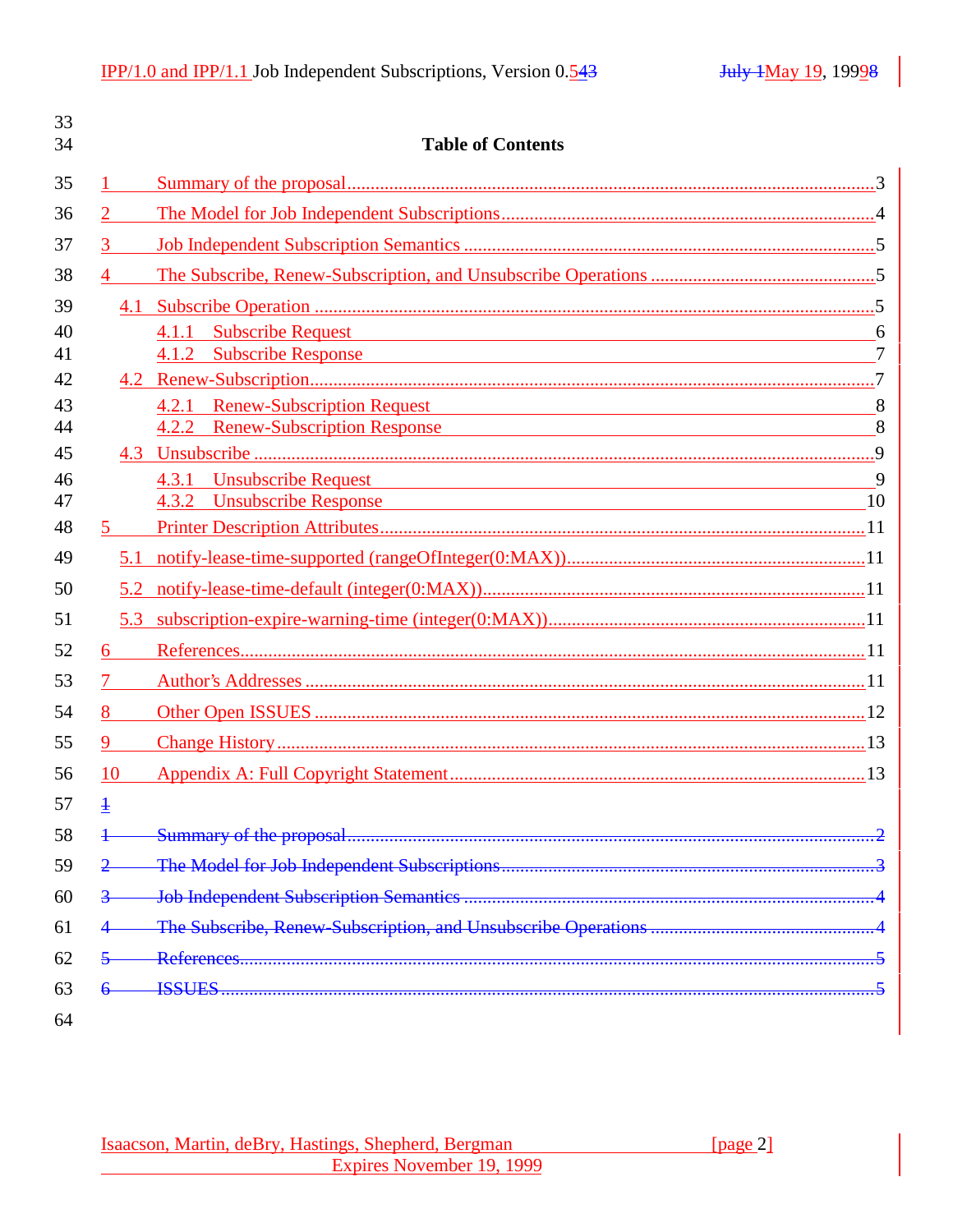#### 65

# 66 **1 Summary of the proposal**

| 67 |    | 1. If this "Job Independent Subscription" specification is supported, the IPP Printer MUST support        |
|----|----|-----------------------------------------------------------------------------------------------------------|
| 68 |    | three new Printer operations: -Subscribe, Renew-Subscription, and Unsubscribe. These operations           |
| 69 |    | allow a client that is not submitting a job to subscribe, renew a subscription, and to unsubscribe        |
| 70 |    | independently from job submissionusing a job independent subscription.                                    |
| 71 |    |                                                                                                           |
| 72 | 2. | The Subscribe operation uses the following two <b>REQUIRED</b> subscription operation attributes:         |
| 73 |    | "notify-recipients"<br>(1setOf uri)                                                                       |
| 74 |    | "notify-event <del>-group</del> s"<br>(1setOf type2 keyword)                                              |
| 75 |    | These are the same operation attributes used to subscribe for notifications in the create operations      |
| 76 |    | [ipp-not].                                                                                                |
| 77 |    |                                                                                                           |
| 78 | 3. | A third REQUIRED operation attribute, "notify-lease-time", specifies the length of time in minutes        |
| 79 |    | seconds that the subscription is to be in effect, after which the subscription is automatically canceled. |
| 80 |    |                                                                                                           |
| 81 |    | 4. A fourth REQUIRED operation attribute, "subscription-id", allows a client to maintain a reference to   |
| 82 |    | the applicable subscriptions made and know which event report were generated as a result of this          |
| 83 |    | subscription.                                                                                             |
| 84 |    |                                                                                                           |
| 85 | 5. | The subscription created by a Subscribe operation is called a "Job Independent Subscription". Just        |
| 86 |    | like Job Submission Subscriptions, this subscription can include job and/or device events.                |
| 87 |    | Subscriptions for Job Events in this type apply to all jobs. For these types of subscriptions, it is most |
| 88 |    | likely that the subscribing entity is either a server-based device management application submitting      |
| 89 |    | jobs to a device which has IPP embedded in it or an accounting application collecting accounting          |
| 90 |    | data.                                                                                                     |
| 91 |    |                                                                                                           |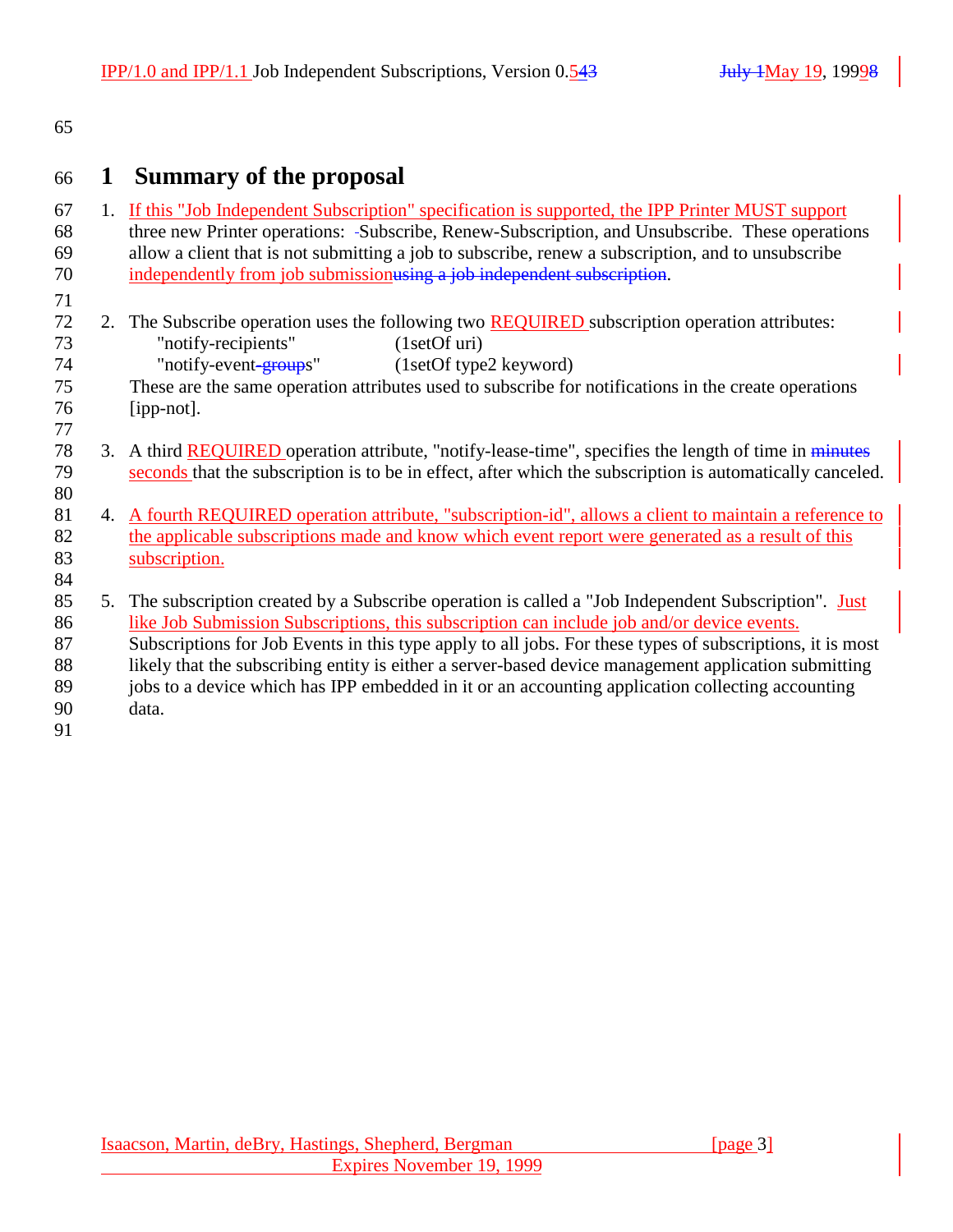# 92 **2 The Model for Job Independent Subscriptions**

93 Figure 1 to shows both 1) Job Submission Subscriptions and 2) Job Independent Subscriptions.

```
94
95<br>96
     Legend:
97<br>98
98 A = Job Independent Subscription Client and 99
99 Notification Recipient
100 B = Job Submission Subscription Client and<br>101 Motification Recipient
101 Notification Recipient
          102 C = Notification Recipient (subscription by some third party)
\frac{103}{104}104 0 A +----------+<br>105 / | \ | client/ |-
105 /|\ | client/ |----Job Independent Subscription---+<br>106 / \ | notif. |
106 / \ | notif. | |
107 oper- | recip. | <---Any Job and device-----+<br>108 ator +----------+ Event Reports
108 ator +-----------+ Event Reports |<br>109 +
109 +
110 \sqrt{v}111 O B +----------+ Job Submission \###########
112 /|\ | client/ |----Subscription------------># IPP #<br>113 / \ | notif. | # Printer #
113 / \ | notif. | # Printer #
114 end- | recip. | (---Job and device-----------# Object #<br>115 user +----------+ Event Reports / #############
115 user +----------+ Event Reports / ###########
116 /
117 0 C +----------+<br>118 / | \ | notif. |
118 /|\n\setminus | notif. |<br>119 /|\n\setminus | recip. |<-
119 / \ | recip. | <---Job and device--------+<br>120 end- | l = Event Reports
120 end- | | Event Reports<br>121 user +----------+
          user +------++\frac{122}{123}D = server-based device management application submitting
124 iobs to a device which has IPP embedded in it<br>125 E = an accounting application collecting accounting of
          E = an accounting application collecting accounting data
\frac{126}{127}127 +----Job Independent Subscription------+
128129 v
130 IPP D +----------+ Job Submission ############<br>131 iobs----->| server/ |----Subscription--------># IPP #
131 jobs----->| server/ |----Subscription--------># IPP #
132 | notif. | # Printer #
133 other---->| recipient|<---Job and device-------# Object #
134 jobs +----------+ Event Reports ###########
135136 E +----------+ Job and device<br>137 Server/ |<--Event Reports
137 | server/ |<--Event Reports ---------+ |
138 accounting notif.<br>139 app. recipie
139 app. | recipient|--Job Independent Subscription---+<br>140 +----------+
                   140 +----------+
141
```
#### 142 **Figure 1 - Model for Job and Printer Notification**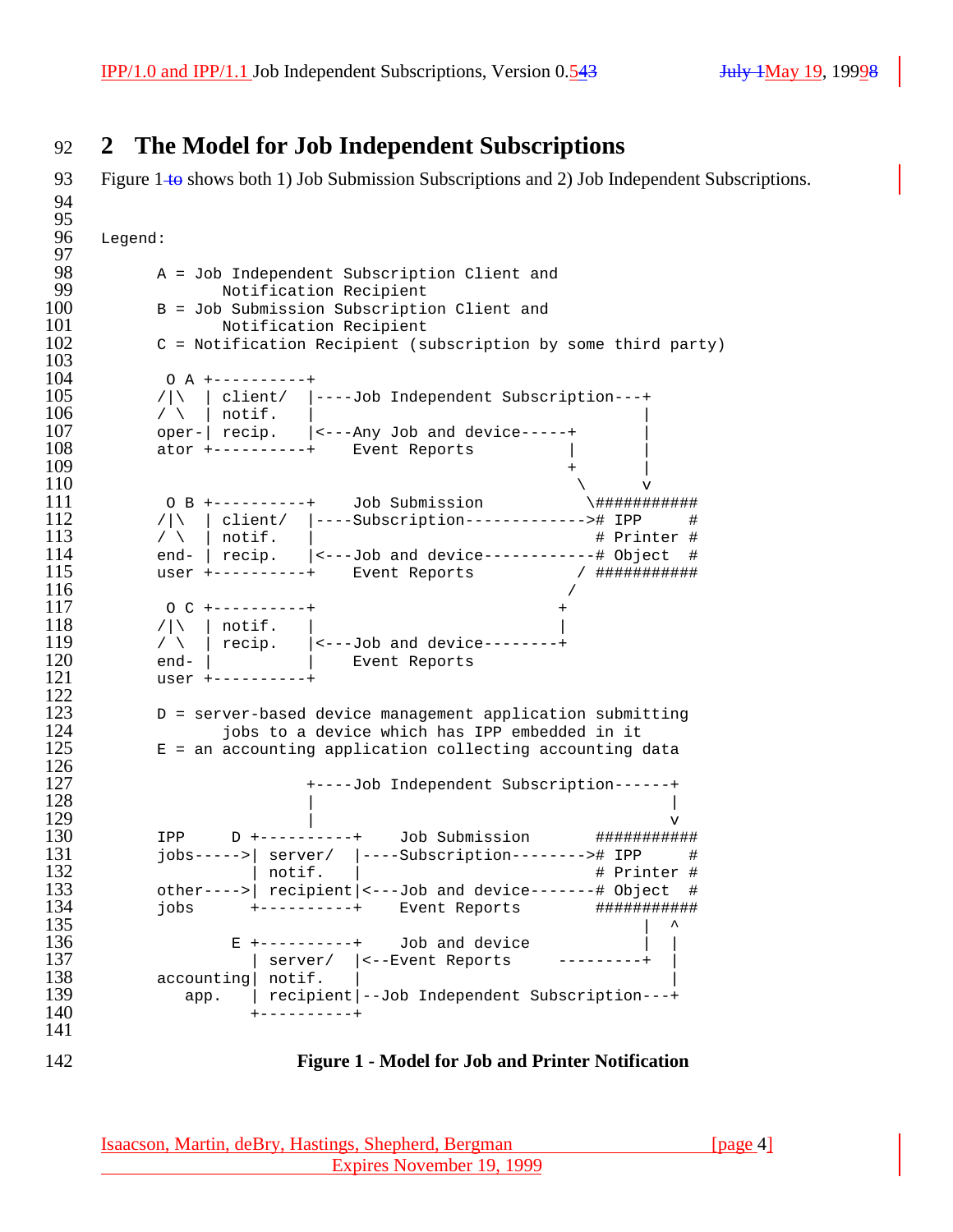# **3 Job Independent Subscription Semantics**

- There are semantic differences between job submission subscriptions and job independent subscriptions.
- A "Job Submission Subscription" is established between the client and the device when a job create
- request is made. The attributes as specified in [ipp-not] are sent to the device and the response includes
- attributes telling the client if the subscription was successful or not. A "Job Independent Subscription"
- 148 is established between a client and a device using the three new operations defined herein. These Some specific differences are:
- 150 1. Any Either type of subscription can register for interest to receive event reports via the "notify-151 events" attributes using in job event groups, printer event groups, or both.
- 152 2. For "Job Submission Subscriptions", the subscription is only valid while the job is "activenot-complete" (see [ipp-not] section 4).
- 3. For "Job Independent Subscriptions", the subscription is valid until it is explicitly canceled with an Unsubscribe operation or the time (in seconds) that was specified in the "notify-lease-time" operation attribute(in minutes) expires, whichever occurs first.
- 4. Job Events in a "Job Submission Subscription" apply only to "this job" (the Job object created because of the job create operation).
- 5. Job Events in a "Job Independent Subscription" apply to ALL jobs contained in the IPP Printer object. There is no way to use a Job Independent Subscription to subscribe to job events on a 161 specific job. Only a "Job Submission Subscription" applies to a specific job (the submitted job). In 162 other words, once a job object has been created, there is no way to subscribe to Job Events only on 163 that job and no other job.
- 6. Printer Events in both "Job Submission Subscriptions" and "Job Independent Subscriptions" apply no matter which job is being processed.

# **4 The Subscribe, Renew-Subscription, and Unsubscribe Operations**

- The Subscribe, Renew-Subscription, and Unsubscribe operations are like any other IPP operation with
- respect to common operation attributes (target, charset, "requesting-user-name", natural language,
- unsupported attributes, etc.).

# **4.1 Subscribe Operation**

- If Job Independent Subscription is implemented, this operation is REQUIRED to be supported by the
- device. This operation allows a client to receive event reports from a specified device regarding it's own
- events and all the jobs associated with it. If a notification recipient has already done a subscribe
- operation, a subsequent subscribe will renew his subscription and update the events list and lease-time.
- ISSUE 1: Who filters out duplicate subscriptions? Client or Printer? If it is the client, then the
- 176 Subscription list needs to be made available to it. If it is the Printer, how are duplicate subscriptions
- 177 defined? If a Subscribe operation is performed and the "notify-recipient" and "notify-events" match a
- 178 subscription already granted (whose lease time has not expired), does the IPP Printer just update the
- subscription's "notify-events" and "lease-time"? How defend against malicious clients? If the Printer
- filters out duplicates, then can we get rid of the Renew-Subscription operation?

#### Isaacson, Martin, deBry, Hastings, Shepherd, Bergman [page 5] Expires November 19, 1999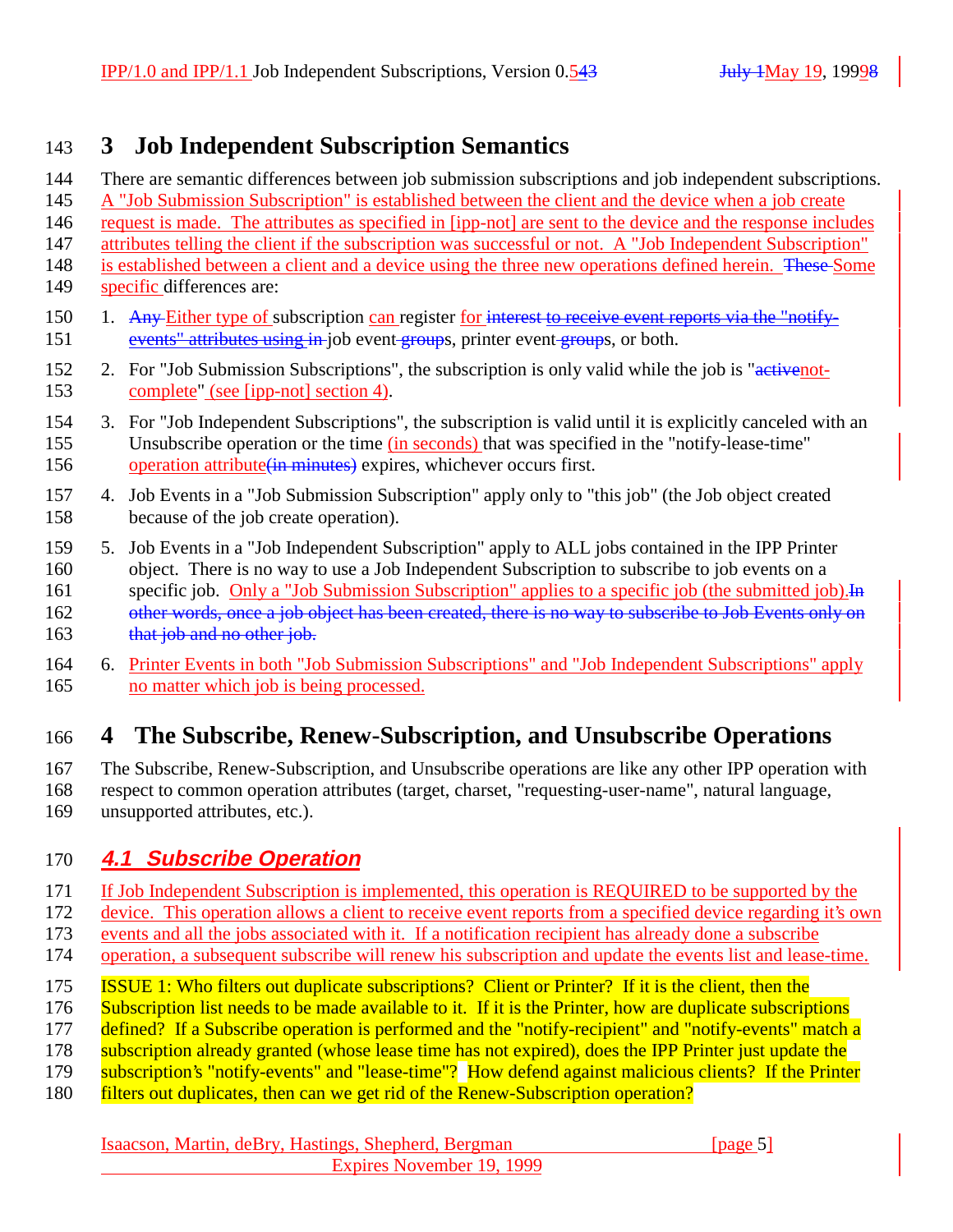| 181        | If the Printer has a bounded set of concurrent subscriptions (for the specified events or any events), it |
|------------|-----------------------------------------------------------------------------------------------------------|
| 182        | rejects the operation and returns the 'server-error-too-many-subscriptions' status code. The client       |
| 183        | SHOULD try again later.                                                                                   |
| 184        | <b>4.1.1 Subscribe Request</b>                                                                            |
| 185        | The following groups of attributes are part of the Subscribe Request:                                     |
| 186        | <b>Group 1: Operation Attributes</b>                                                                      |
| 187        | <b>Natural Language and Character Set:</b>                                                                |
| 188        | The "attributes-charset" and "attributes-natural-language" attributes as described in [ipp-mod]           |
| 189        | section 3.1.4.1.                                                                                          |
| 190        | Target:                                                                                                   |
| 191        | The "printer-uri" (uri) operation attribute which is the target for this operation as desribed in         |
| 192        | [ipp-mod] section 3.1.5.                                                                                  |
| 193        | <b>Requesting User Name:</b>                                                                              |
| 194        | The "requesting-user-name" (name(MAX)) attribute SHOULD be supplied by the client as                      |
| 195        | described in [ipp-mod] section 8.3.                                                                       |
| 196        |                                                                                                           |
| 197        | In a Subscribe Request, the client MUST supply the three subscription operation attributes (it would be   |
| 198        | meaningless for a client to use the Subscribe operation to subscribe to nothing):                         |
| 199        | "notify-recipients" (1setOf uri):                                                                         |
| 200        | The client MUST supply this attribute. If Job Independent Subscription is implemented, the                |
| 201        | printer object MUST support this attribute. It describes both where (the address) and how (the            |
| 202        | delivery method) event reports are to be delivered when any of the events specified in the                |
| 203        | "notify-events" attribute occur. See [ipp-not] section 4.1.1.                                             |
| 204        |                                                                                                           |
| 205        | "notify-event-groups" (1setOf type2 keyword):                                                             |
| 206        | The client OPTIONALLY supplies this attribute. If Job Independent Subscription is                         |
| 207        | implemented, the printer object MUST support this attribute. If the client does not supply the            |
| 208        | attribute, then the Printer object uses its the "notify-events-default" attribute value. See [ipp-not]    |
| 209        | section $4.1.3$ .                                                                                         |
| 210        |                                                                                                           |
| 211        | "notify-lease-time"_(integer(0:MAX)):                                                                     |
| 212        | The client OPTIONALLY supplies this attribute. If Job Independent Subscription is                         |
| 213        | implemented, the printer object MUST support this attribute. This attribute refers to requests a          |
| 214        | lease time for the subscription, i.e., the number of seconds before the subscription expires.             |
| 215        |                                                                                                           |
| 216        | There is no way to query the outstanding subscriptions. Instead, every subscription has a lease           |
| 217        | time, so that no subscription can be carried too long and become a dead subscription because the          |
| 218        | Notification Recipient has gone away.                                                                     |
| 219        |                                                                                                           |
| 220        | If the value is 0, the subscription is valid forever and an Unsubscribe operation must be used to         |
| 221<br>222 | remove the subscription. If the client does not supply this attribute in the request is unspecified,      |
|            | then the Printer object uses its the "notify-lease-time-default" attribute value.                         |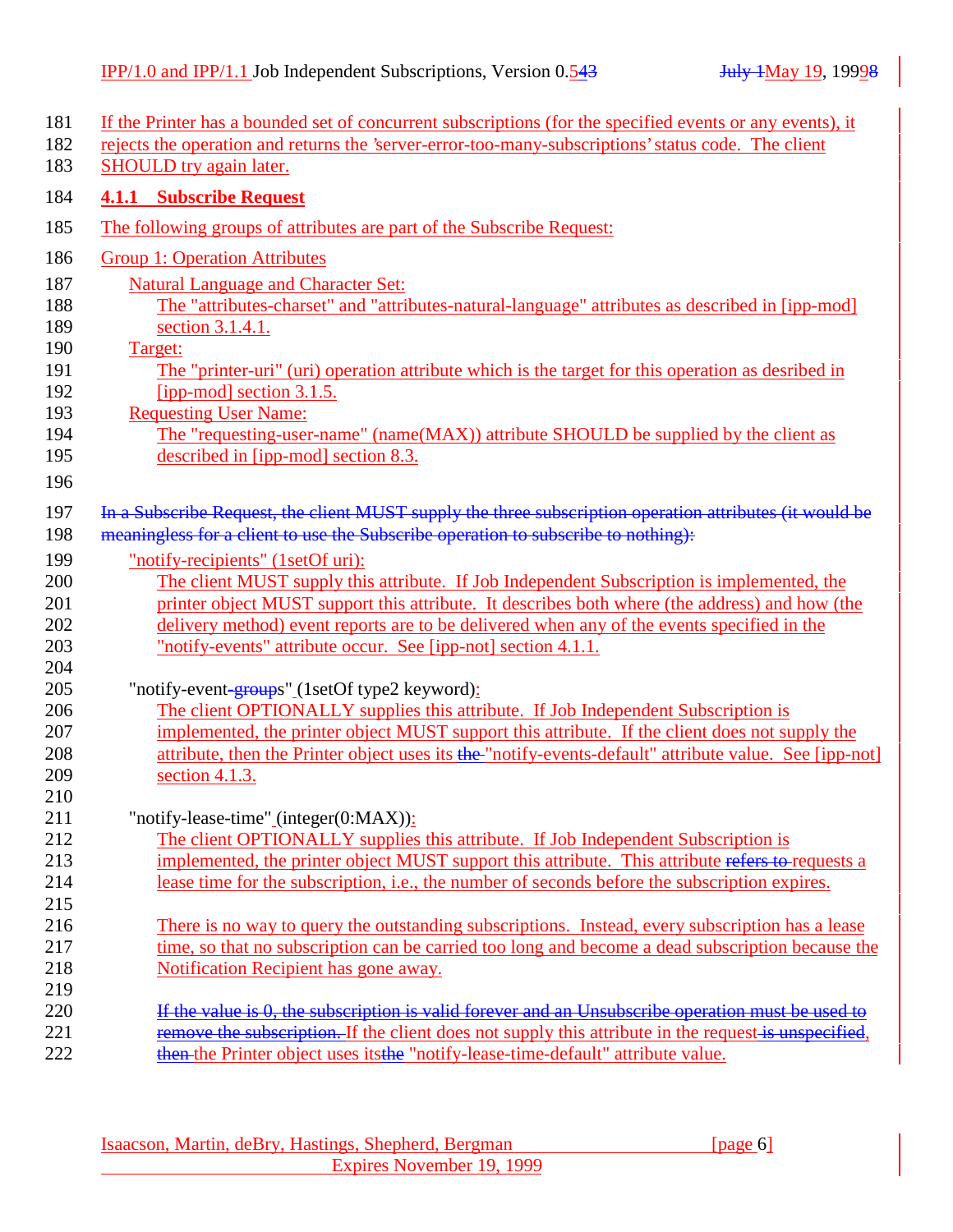| 223<br>224<br>225 | ISSUE 4: In Jini, Lease time 'forever' is defined as MAX and Lease time 'any' (whatever is convenient<br>for the printer) is defined as -1. Do we want to copy these meanings for IPP? Or leave zero to mean<br>¥orever"? Should we support 'any' using "notify lease time default"? |
|-------------------|--------------------------------------------------------------------------------------------------------------------------------------------------------------------------------------------------------------------------------------------------------------------------------------|
| 226               | <b>4.1.2 Subscribe Response</b>                                                                                                                                                                                                                                                      |
| 227               | The following groups of attributes are part of the Subscribe Response:                                                                                                                                                                                                               |
| 228               | <b>Group 1: Operation Attributes</b>                                                                                                                                                                                                                                                 |
| 229               | <b>Status Message:</b>                                                                                                                                                                                                                                                               |
| 230               | In addition to the REQUIRED status code returned in every response, the response                                                                                                                                                                                                     |
| 231               | OPTIONALLY includes a "status-message" (text) operation attribute as described in [ipp-mod]                                                                                                                                                                                          |
| 232               | section 3.1.6.                                                                                                                                                                                                                                                                       |
| 233               |                                                                                                                                                                                                                                                                                      |
| 234<br>235        | <b>Natural Language and Character Set:</b><br>The "attributes-charset" and "attributes-natural-language" attributes as described in [ipp-mod]                                                                                                                                        |
| 236               | section 3.1.4.1.                                                                                                                                                                                                                                                                     |
| 237               |                                                                                                                                                                                                                                                                                      |
| 238               | In the Subscribe Response, the error code and message indicate the success or failure during the                                                                                                                                                                                     |
| 239               | processing of the operation request. Also included in the response is a                                                                                                                                                                                                              |
| 240               | "subscription-id" (integer(1:MAX)):                                                                                                                                                                                                                                                  |
| 241               | The Printer object MUST support this -attribute and return it in the response. It that contains an                                                                                                                                                                                   |
| 242               | integer subscription identifier assigned by the Printer object for use in event reports and Renew-                                                                                                                                                                                   |
| 243               | Subscription/Unsubscribe operations.                                                                                                                                                                                                                                                 |
| 244               |                                                                                                                                                                                                                                                                                      |
| 245               | "notify-lease-time" (integer(0:MAX)):                                                                                                                                                                                                                                                |
| 246               | The Printer object MUST support this attribute and return it in the response. It contains the                                                                                                                                                                                        |
| 247               | actual lease time granted, which MUST be in the range specified by the Printer's "notify-lease-                                                                                                                                                                                      |
| 248               | time-supported" attribute. If the client supplied a value that is less than the minimum or greater                                                                                                                                                                                   |
| 249               | than the maximum, the Printer sets the actual lease time to the minimum or maximum value,                                                                                                                                                                                            |
| 250               | respectively, but otherwise accepts and performs the operation normally and no special status                                                                                                                                                                                        |
| 251               | code is returned. It is up to the client to check this returned value, if it cares.                                                                                                                                                                                                  |
| 252<br>253        | <b>Group 2: Unsupported Attributes</b>                                                                                                                                                                                                                                               |
|                   |                                                                                                                                                                                                                                                                                      |
| 254<br>255        | See section 3.1.7 for details on returning Unsupported Attributes.<br>This is a set of Operation attributes supplied by the client (in the request) that are not supported                                                                                                           |
| 256               | by the Printer object or that conflict with one another (see [ipp-mod] sections 3.2.1.2 and 16).                                                                                                                                                                                     |
| 257               | There is no way to query the outstanding subscriptions. Instead, every subscription has a lease                                                                                                                                                                                      |
| 258               | time, so that no subscription can be carried too long can become a dead subscription because the                                                                                                                                                                                     |
| 259               | notification recipient has gone away.                                                                                                                                                                                                                                                |
|                   |                                                                                                                                                                                                                                                                                      |
| 260               | <b>4.2 Renew-Subscription</b>                                                                                                                                                                                                                                                        |
| 261               | If Job Independent Subscriptions is implemented, this operation is REQUIRED to be supported by the                                                                                                                                                                                   |

- 262 device. This operation allows a client to renew the lease time on an already established subscription.
- 263 The client supplies the "subscription-id" for this operation.
- 264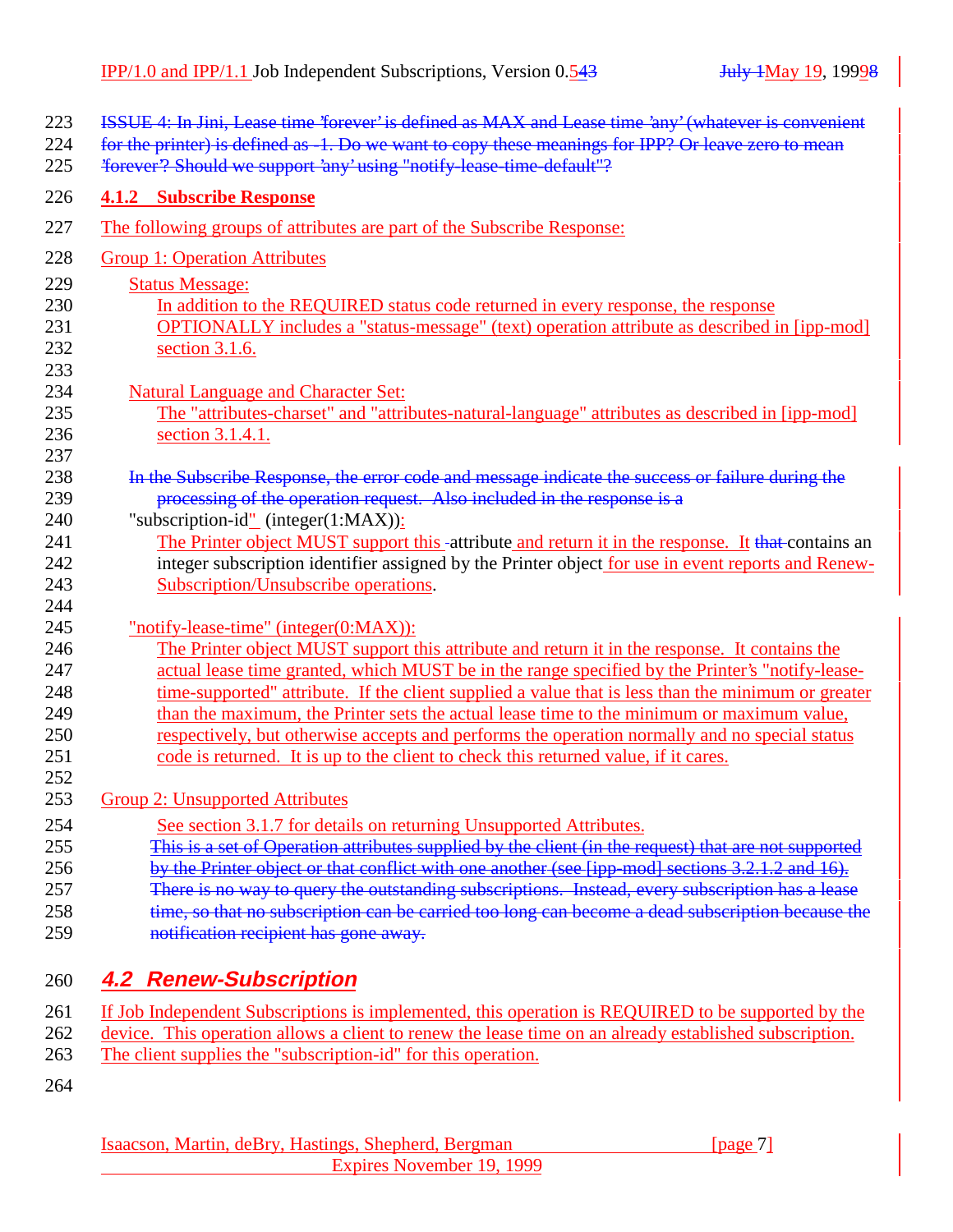|       | <b>4.2.1 Renew-Subscription Request</b>                                                                                                                                                         |
|-------|-------------------------------------------------------------------------------------------------------------------------------------------------------------------------------------------------|
|       | The following groups of attributes are part of the Subscribe Request:                                                                                                                           |
|       | <b>Group 1: Operation Attributes</b>                                                                                                                                                            |
|       | <b>Natural Language and Character Set:</b>                                                                                                                                                      |
|       | The "attributes-charset" and "attributes-natural-language" attributes as described in [ipp-mod]                                                                                                 |
|       | section 3.1.4.1.                                                                                                                                                                                |
|       |                                                                                                                                                                                                 |
|       | Target:                                                                                                                                                                                         |
|       | The "printer-uri" (uri) operation attribute which is the target for this operation as described in                                                                                              |
|       | [ipp-mod] section $3.1.5$ .                                                                                                                                                                     |
|       |                                                                                                                                                                                                 |
|       | <b>Requesting User Name:</b><br>The "requesting-user-name" (name(MAX)) attribute SHOULD be supplied by the client as                                                                            |
|       | described in [ipp-mod] section 8.3.                                                                                                                                                             |
|       |                                                                                                                                                                                                 |
|       | "subscription-id" (integer(1:MAX)):                                                                                                                                                             |
|       | The client MUST supply this attribute. The printer object MUST support this attribute. It                                                                                                       |
|       | identifies the subscription to be renewed, i.e., it is the contains an integer subscription identifier                                                                                          |
|       | assigned returned by the Printer object in a previous Subscribe or Renew-Subscription                                                                                                           |
|       | operationthat is used to specify which subscription to renew.                                                                                                                                   |
|       |                                                                                                                                                                                                 |
|       | The Printer returns a 'client-error-not-found' status code is returned, if the subscription id is not                                                                                           |
|       | found (or has expired).                                                                                                                                                                         |
|       |                                                                                                                                                                                                 |
|       | "notify-lease-time" (integer $(0:MAX)$ ):                                                                                                                                                       |
|       | See the description of "notify-lease-time" for the Subscribe operation request in Section .4.1.1.<br>The client MUST supply this attribute. If Job Independent Subscription is implemented, the |
|       | printer object MUST support this attribute. This attribute refers to the number of seconds before                                                                                               |
|       | the subscription expires. If the value is 0, the subscription is valid forever and an Unsubscribe                                                                                               |
|       | operation must be used to remove the subscription. There is no way to query the outstanding                                                                                                     |
|       | subscriptions. Instead, every subscription has a lease time, so that no subscription can be carried                                                                                             |
|       | too long can become a dead subscription because the notification recipient has gone away.                                                                                                       |
|       |                                                                                                                                                                                                 |
|       |                                                                                                                                                                                                 |
| 4.2.2 | <b>Renew-Subscription Response</b>                                                                                                                                                              |
|       | The following groups of attributes are part of the Subscribe Response:                                                                                                                          |
|       |                                                                                                                                                                                                 |
|       | <b>Group 1: Operation Attributes</b>                                                                                                                                                            |
|       | <b>Status Message:</b>                                                                                                                                                                          |
|       | In addition to the REQUIRED status code returned in every response, the response                                                                                                                |
|       | <b>OPTIONALLY</b> includes a "status-message" (text) operation attribute as described in [ipp-mod]                                                                                              |
|       | section 3.1.6.                                                                                                                                                                                  |
|       |                                                                                                                                                                                                 |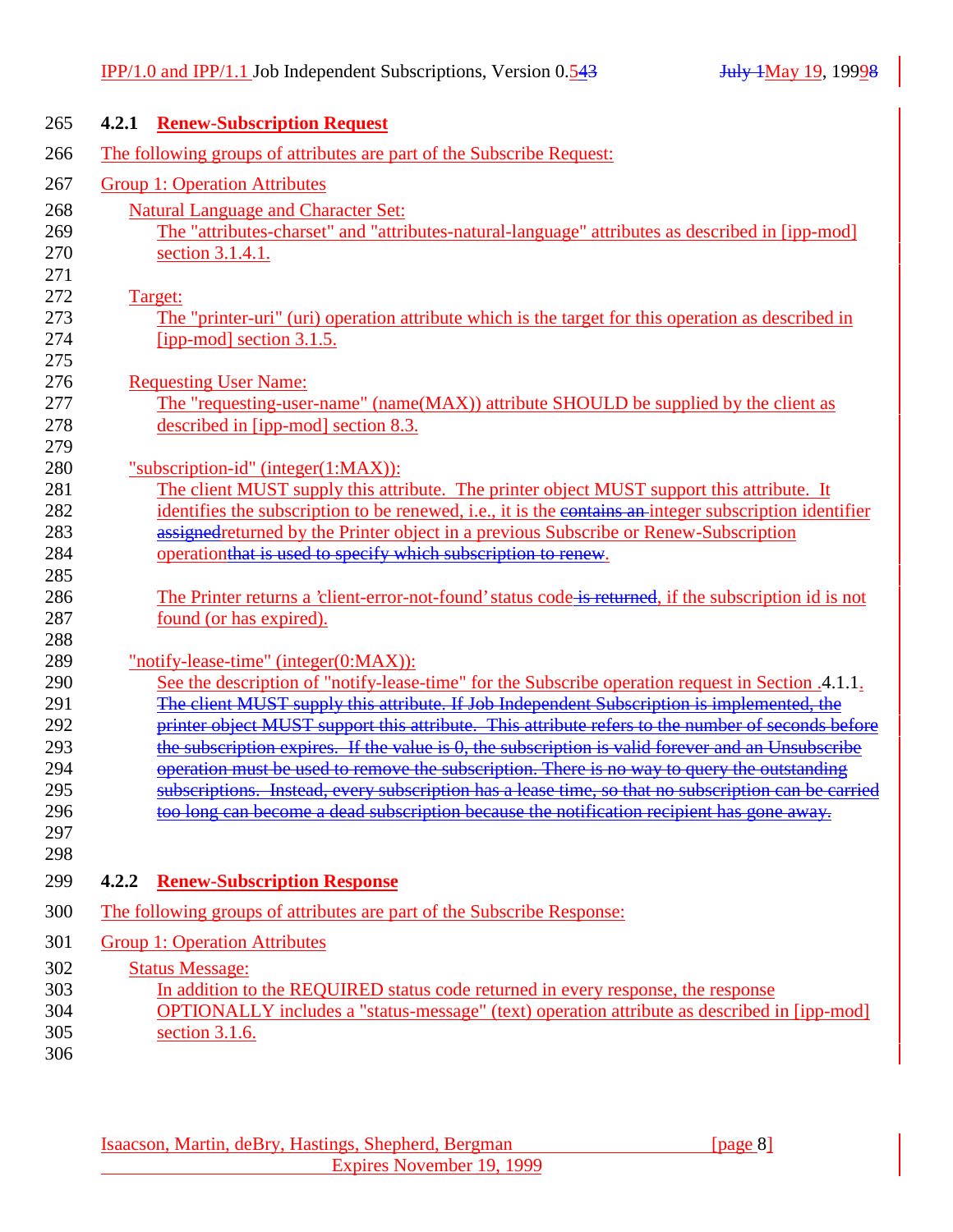| 307        | <b>Natural Language and Character Set:</b>                                                           |
|------------|------------------------------------------------------------------------------------------------------|
| 308        | The "attributes-charset" and "attributes-natural-language" attributes as described in [ipp-mod]      |
| 309        | section 3.1.4.1.                                                                                     |
| 310        |                                                                                                      |
| 311        | "subscription-id" (integer(1:MAX)):                                                                  |
| 312        | See the description of "subscription-id" for the Subscribe operation response in Section 4.1.2.      |
| 313        | The value returned in the response MAY be different than the value supplied in the request, i.e.,    |
| 314        | the implementation MAY assign a new subscription ID to the renewed subscription. The printer         |
| 315        | object MUST support this attribute. It contains an integer subscription identifier assigned by the   |
| 316        | Printer object.                                                                                      |
| 317        |                                                                                                      |
| 318        | <b>ISSUE 2 - Ok to permit an implementation to assign a new Subscription ID on a Renew-</b>          |
| 319        | Subscription or should we require the ID to remain the same (and not be returned in the              |
| 320        | response)?                                                                                           |
| 321        |                                                                                                      |
| 322        | "notify-lease-time" (integer( $0:MAX$ )):                                                            |
| 323        | See the description of "notify-least-time" for the Subscribe operation response in Section 4.1.2.    |
| 324<br>325 | <b>Group 2: Unsupported Attributes</b>                                                               |
| 326        | See section 3.1.7 for details on returning Unsupported Attributes.                                   |
| 327        | This is a set of Operation attributes supplied by the client (in the request) that are not supported |
| 328        | by the Printer object or that conflict with one another (see [ipp-mod] sections 3.2.1.2 and 16)      |
| 329        |                                                                                                      |
|            |                                                                                                      |
|            |                                                                                                      |
| 330        | 4.3 Unsubscribe                                                                                      |

| 331 If Job Independent Subscription is implemented, this operation is REQUIRED to be supported by the       |
|-------------------------------------------------------------------------------------------------------------|
| 332 device. This operation allows a client to unsubscribe from the notification service. The "subscription- |
| 333 id" is required to perform this operation. Once a client performs an Unsubscribe operation, the printer |

- 334 should immediately stops sending event reports to that elientthe associated Notification Recipient(s)
- 335 regarding for that subscription-request.
- 336

### 337 **4.3.1 Unsubscribe Request**

- 338 The following groups of attributes are part of the Subscribe Request:
- 339 Group 1: Operation Attributes
- 340 Natural Language and Character Set:
- 341 The "attributes-charset" and "attributes-natural-language" attributes as described in [ipp-mod] 342 section 3.1.4.1.
- 343
- 344 Target:
- 345 The "printer-uri" (uri) operation attribute which is the target for this operation as desribed in 346 [ipp-mod] section 3.1.5.
- 347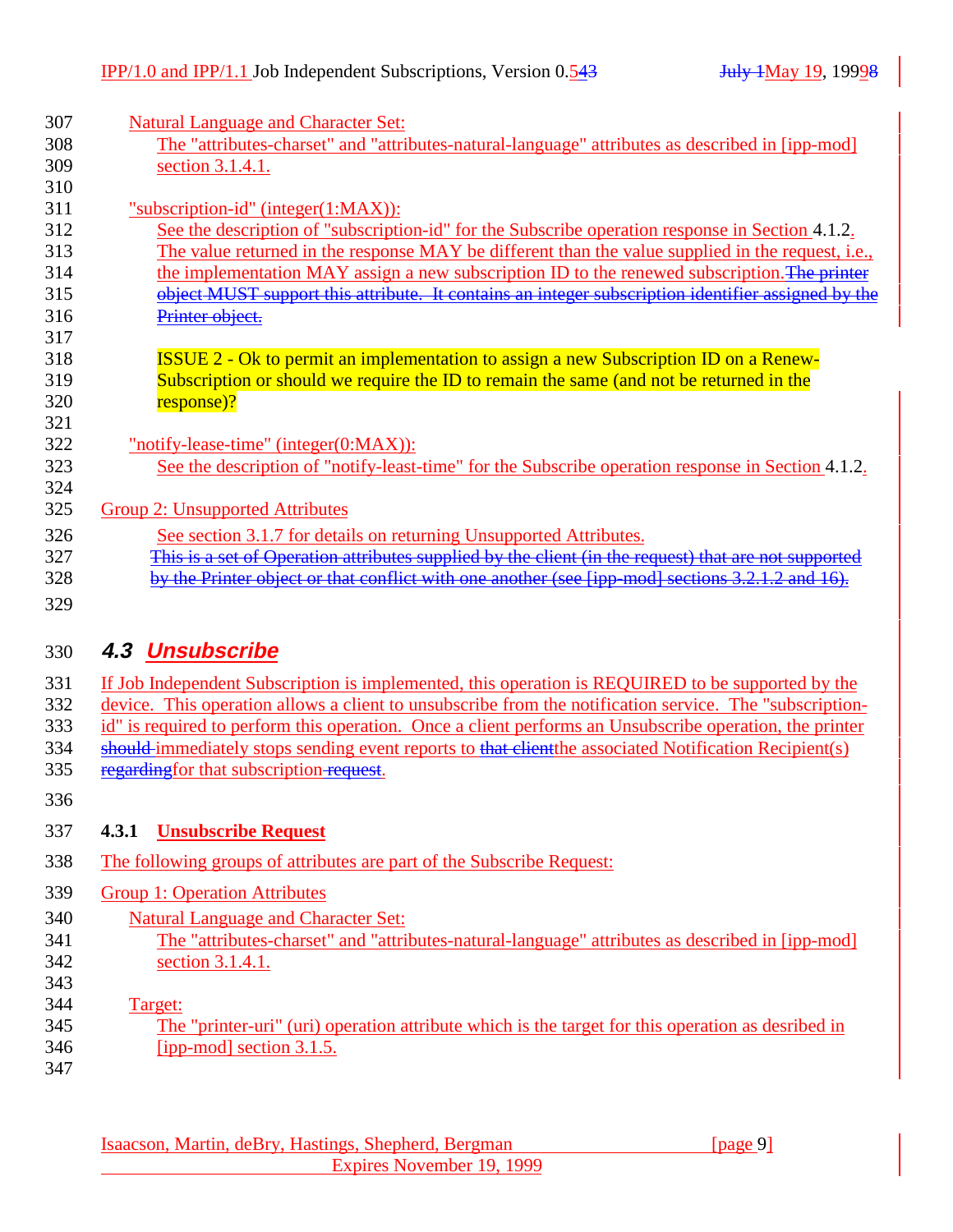| 348        | <b>Requesting User Name:</b>                                                                                  |
|------------|---------------------------------------------------------------------------------------------------------------|
| 349        | The "requesting-user-name" (name(MAX)) attribute SHOULD be supplied by the client as                          |
| 350        | described in [ipp-mod] section 8.3.                                                                           |
| 351        |                                                                                                               |
| 352        | "subscription-id" (integer(1:MAX)):                                                                           |
| 353        | The client MUST supply this attribute. The printer object MUST support this attribute. It                     |
| 354        | identifies the subscription to be removed, i.e., it is the integer subscription identifier returned by        |
| 355        | the Printer object in a previous Subscribe or Renew-Subscription operation.                                   |
| 356        |                                                                                                               |
| 357        | The Printer returns a 'client-error-not-found' status code, if the subscription id is not found (or           |
| 358        | has expired).                                                                                                 |
| 359        |                                                                                                               |
| 360        | The client MUST supply this attribute. The printer object MUST support this attribute. It                     |
| 361        | contains an integer subscription identifier assigned by the Printer object that is used to specify            |
| 362        | which subscription to delete. A 'client-error-not-found' status code is returned if the subscription          |
| 363        | d is not found (or has expired).                                                                              |
| 364        |                                                                                                               |
| 365        | <b>Unsubscribe Response</b><br>4.3.2                                                                          |
| 366        | The following groups of attributes are part of the Subscribe Response:                                        |
| 367        | <b>Group 1: Operation Attributes</b>                                                                          |
| 368        | <b>Status Message:</b>                                                                                        |
| 369        | In addition to the REQUIRED status code returned in every response, the response                              |
| 370        | OPTIONALLY includes a "status-message" (text) operation attribute as described in [ipp-mod]                   |
| 371        | section 3.1.6.                                                                                                |
| 372        |                                                                                                               |
| 373        | <b>Natural Language and Character Set:</b>                                                                    |
|            | The "attributes-charset" and "attributes-natural-language" attributes as described in [ipp-mod]               |
| 374        |                                                                                                               |
| 375        | section 3.1.4.1.                                                                                              |
| 376<br>377 | <b>Group 2: Unsupported Attributes</b>                                                                        |
|            |                                                                                                               |
| 378        | See section 3.1.7 for details on returning Unsupported Attributes.                                            |
| 379        | This is a set of Operation attributes supplied by the client (in the request) that are not supported          |
| 380        | by the Printer object or that conflict with one another (see [ipp-mod] sections 3.2.1.2 and 16).              |
| 381        |                                                                                                               |
| 382        | In the Renew-Subscription and Unsubscribe Requests, the client MUST supply one subscription                   |
| 383        | identifier in a "subscription-identifier" operation attribute. In the Renew-Subscription Request, the         |
| 384        | elient MUST also supply the "notify-lease-time" operation attribute specifying the new lease time for the     |
| 385        | subscription. In the Renew-Subscription and Unsubscribe Response, the error code and message                  |
| 386        | indicate the success or failure during the processing of the operation request. A 'client error not found'    |
| 387        |                                                                                                               |
| 388        | status code is returned if the subscription id is not found (or has expired). A 'server-error-temporary-      |
|            | error' is returned if the Printer or subscription service is full or cannot otherwise accept the subscription |
| 389        | due to a condition that is likely to go away soon enough that the client should try again shortly.            |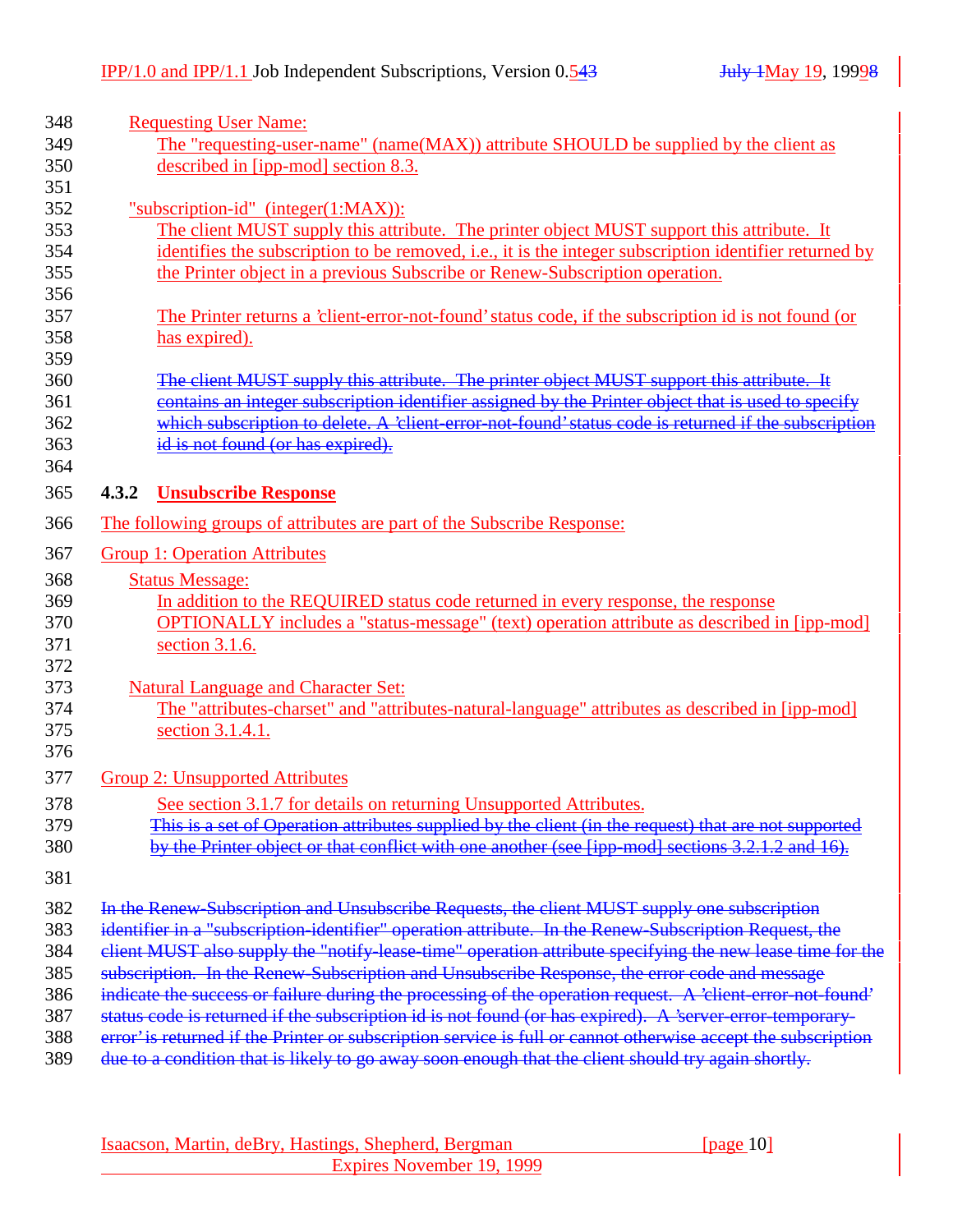# **5 Printer Description Attributes**

 The following Printer Description attributes are defined for use with job independent subscriptions for notification:

#### **5.1 notify-lease-time-supported (rangeOfInteger(0:MAX))**

- This REQUIRED Printer attribute specifies the range of values in seconds that are supported for the
- "notify-lease-time" operation attribute. See section 4.1.2 for the behavior if the client-supplied value is outside this range.
- ISSUE 1: If the requested notify-lease-time is greater than the supported lease times, does the printer
- 398 reject the request? Or (like Jini) just make the lease time the maximum possible?

#### **5.2 notify-lease-time-default (integer(0:MAX))**

- This REQUIRED Printer attribute specifies the value of the lease time that the Printer object has been
- configured to assume if the client does not supply a "notify-lease-time" operation attribute in the
- Subscribe or Renew-Subscription operations.

### **5.3 subscription-expire-warning-time (integer(0:MAX))**

- This CONDITIONAL Printer attribute specifies the amount of time in seconds ahead of the subscription
- expiration time that the Printer will send a 'subscription-about-to-expire' event. This attribute MUST be
- supported if the 'subscription-about-to-expire' event is supported.
- 

# **6 References**

- [ipp-mod]
- 410 R. deBry, T. Hastings, R. Herriot, S. Isaacson, P. Powell, "Internet Printing Protocol/1.1: Model and Semantics", <draft-ietf-ipp-model-v11-02.txt>, work in progress, May, 1999.
- 412 See also "Internet Printer Protocol/1.0: Model and Semantics", RFC 2566, April 1999.
- [ipp-not]
- 414 Isaacson, S., Martin, J., deBry, R., Hastings, T., Shepherd, M., "Internet Printing Protocol/1.0 & 415 1.1: IPP Event Notifications (Very Short)", <ipp-notifications-very-short-980701draft-ietf-ipp-
- 416 notifications-00.doc>, work in progress, July 1May 17, 19998.

# **7 Author's Addresses**

- 418 Scott A. Isaacson (Editor)
- Novell, Inc.
- 122 E 1700 S
- Provo, UT 84606
- 
- Phone: 801-861-7366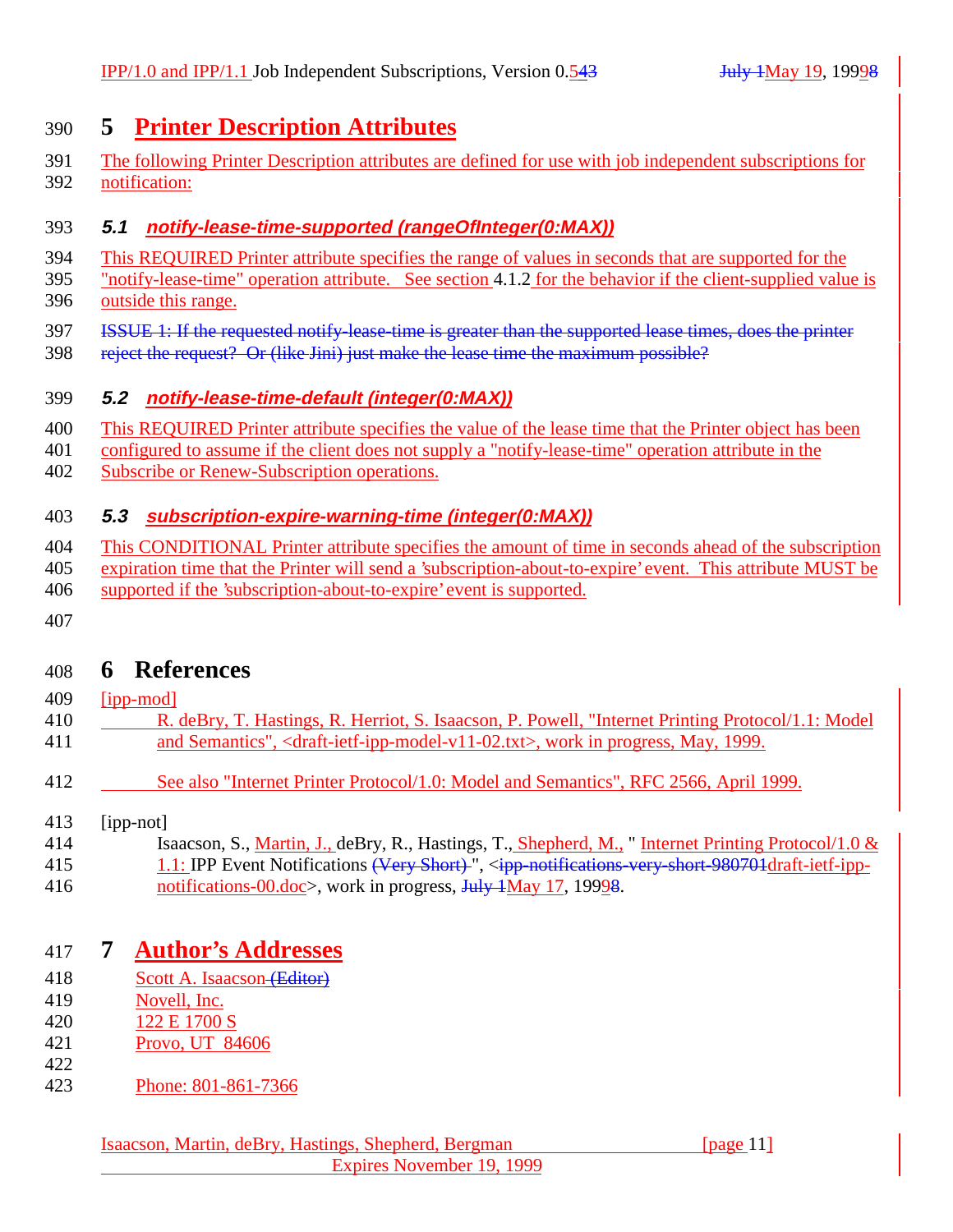| 424 | Fax: 801-861-2517                  |
|-----|------------------------------------|
| 425 | e-mail: sisaacson@novell.com       |
| 426 |                                    |
| 427 | <b>Tom Hastings (Editor)</b>       |
| 428 | <b>Xerox Corporation</b>           |
| 429 | 737 Hawaii St. ESAE 231            |
| 430 | El Segundo, CA 90245               |
| 431 |                                    |
| 432 | Phone: 310-333-6413                |
| 433 | Fax: 310-333-5514                  |
| 434 | e-mail: hastings@cp10.es.xerox.com |
| 435 |                                    |
| 436 | Roger deBry                        |
| 437 | <b>Utah Valley State College</b>   |
| 438 | Orem, UT 84058                     |
| 439 |                                    |
| 440 | Phone: (801) 222-8000              |
| 441 | EMail: debryro@uvsc.edu            |
| 442 |                                    |
| 443 | <b>Jay Martin</b>                  |
| 444 | e-mail: jkm@underscore.com         |
| 445 |                                    |
| 446 | Michael Shepherd                   |
| 447 | <b>Xerox Corporation</b>           |
| 448 | 800 Phillips Road MS 128-51E       |
| 449 | Webster, NY 14450                  |
| 450 |                                    |
| 451 | Phone: 716-422-2338                |
| 452 | Fax: 716-265-8871                  |
| 453 | e-mail: mshepherd@crt.xerox.com    |
| 454 |                                    |
| 455 | Ron Bergman (Editor)               |
| 456 | Dataproducts Corp.                 |
| 457 | 1757 Tapo Canyon Road              |
| 458 | Simi Valley, CA 93063-3394         |
| 459 |                                    |
| 460 | Phone: 805-578-4421                |
| 461 | Fax: 805-578-4001                  |
| 462 | Email: rbergman@dpc.com            |
|     |                                    |

# **68 Other Open ISSUES**

The following issues need to be addressed: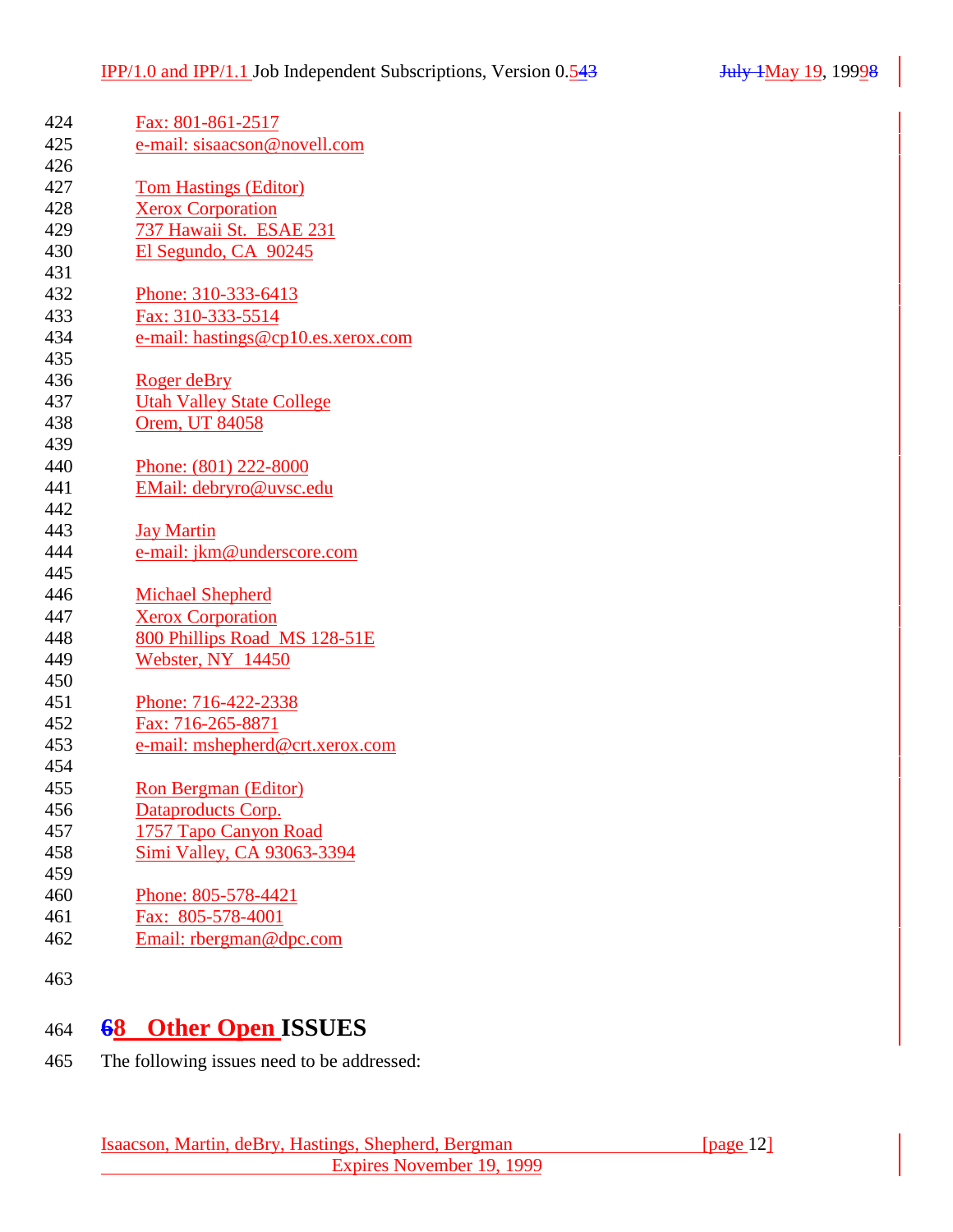| 466 | 3. If the IPP Printer is forwarding Subscribe operations to a notification service which rejects the   |
|-----|--------------------------------------------------------------------------------------------------------|
| 467 | subscription, is there any way the IPP Printer can return that implementation specific error condition |
| 468 | back to the client? Or is it better for the IPP Printer to map the error codes to standard IPP error   |
| 469 | status codes for interoperability?                                                                     |

- 470 4. Should we allow for an "Unsubscribe ALL" feature in some operation?
- 471 5. Should we define subscription service events? Such as: "subscription-about-to-expire",
- 472 "subscription-expired", "are-you-alive" notification events? The Notification Recipient would have 473 to know to issue the Renew-Subscription operation, (not the original client). These events would be 474 ones that are available with the Subscribe operation, but not create operations, correct?
- 475 6. What happens when a printer crashes or reboots? Are the subscriptions lost or are they required to be 476 retained of does that depend on implementation? How does rebooting affect lease times?
- 477 7. Jini defines a sequence number for events so that clients can re-order the events if they are received 478 out-of-order. IPP should support this too.
- 479 8. Section 8: Security Considerations of [ipp-mod] needs to be updated to reflect the use of these new 480 operations related to security, especially regarding section 8.5: Operations performed by operators 481 and system administrators. Also malicious clients renewing or unsubscribing subscriptions that do 482 not belong to them.

### 483 **9 Change History**

- 484 The following changes were made from the July 7, 1998 to create the May 19, 1999 version:
- 485 1. Added the lease time concept from Jini and SLP event notification mechanisms, where the client 486 requests a lease, but may be granted more or less, depending on the "notify-lease-time-supported 487 (rangeOfInteger) attribute.
- 488 2. Added "notify-lease-time-default" so that the client can request the "usual", if it doesn't care.
- 489 3. Added returning the subscription ID in the Renew-Subscription response in case the implementation 490 needs to change the ID.
- 491 4. Added some issues.

# 492 **10 Appendix A: Full Copyright Statement**

- 493 Copyright (C) The Internet Society (1998,1999). All Rights Reserved
- 494 This document and translations of it may be copied and furnished to others, and derivative works that<br>495 comment on or otherwise explain it or assist in its implementation may be prepared, copied, published
- 495 comment on or otherwise explain it or assist in its implementation may be prepared, copied, published
- 496 and distributed, in whole or in part, without restriction of any kind, provided that the above copyright
- 497 notice and this paragraph are included on all such copies and derivative works. However, this document
- 498 itself may not be modified in any way, such as by removing the copyright notice or references to the
- 499 Internet Society or other Internet organizations, except as needed for the purpose of developing Internet
- 500 standards in which case the procedures for copyrights defined in the Internet Standards process must be
- 501 followed, or as required to translate it into languages other than English.
- 502 The limited permissions granted above are perpetual and will not be revoked by the Internet Society or 503 its successors or assigns.

Isaacson, Martin, deBry, Hastings, Shepherd, Bergman [page 13] Expires November 19, 1999